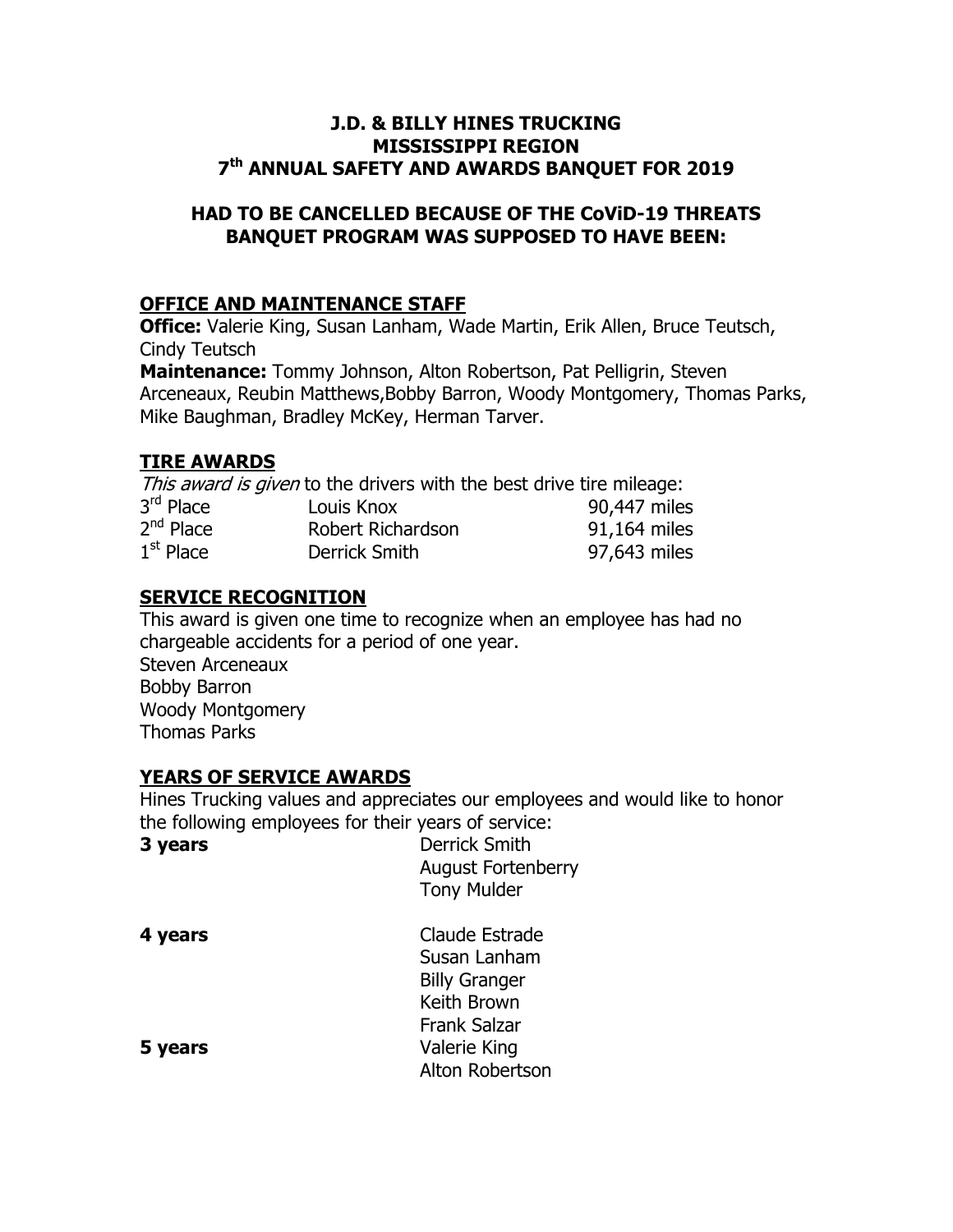| 6 years  | <b>Bruce Teutsch</b>     |
|----------|--------------------------|
|          | <b>Robert Richardson</b> |
| 12 years | Clozell Green            |
| 13 years | Jerry Carter             |
|          | Stephen Jones            |
| 14 years | Laverna Howard           |

### TOP LOADS

This award is to recognize the top drivers for the most loads hauled in the year 2019.

| 3 <sup>rd</sup> Place | <b>Tony Mulder</b>   |
|-----------------------|----------------------|
| $2nd$ Place           | Robert Richardson    |
| $1st$ Place           | <b>Derrick Smith</b> |

# MOST MILES

This award is given for the most miles driven in 2019. 3<sup>rd</sup> Place **Louis Knox** 2<sup>nd</sup> Place Robert Richardson  $1<sup>st</sup>$  Place Derrick Smith

## BEST M.P.G.

These awards are based on top individual miles per gallon for 2019.

| 3 <sup>rd</sup> Place | Jerry Carter         |
|-----------------------|----------------------|
| 2 <sup>nd</sup> Place | <b>Derrick Smith</b> |
| $1st$ Place           | Colt Duncan          |

# ACCIDENT FREE MILES

This certificate is given for every 250,000 miles of accident free driving. 250,000 miles Derrick Smith Frank Salzar Keith Brown **500,000 miles** Stephen Jones

### SHOP EMPLOYEE OF THE YEAR

This award recognizes the top shop employees for the year. All shop employees employed as of January 1, 2019 were rated on a point system based on Safety, Work Quality, Attitude, Paperwork, Assignments, Clean Work Area, and Attendance.

| <b>Most Improved</b>           |
|--------------------------------|
| <b>1st Runner-Up</b>           |
| 2019 Shop Employee of the Year |

Bobby Barron Thomas Parks Richard Montgomery

# **CUSTODIAN RECOGNITION** Steven Arceneaux